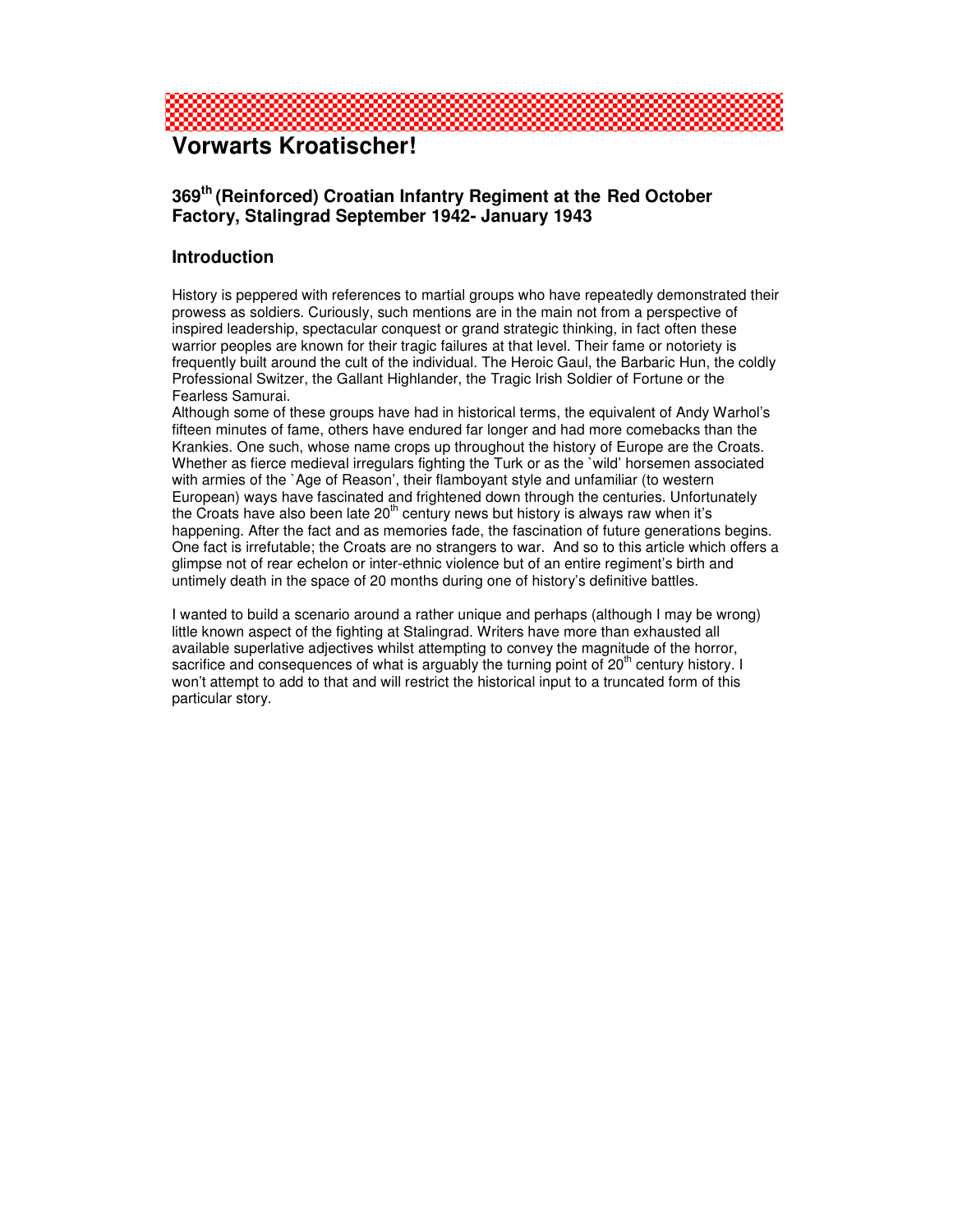#### **The History bit**

Stalingrad from the Fascist perspective is largely portrayed as an all German affair. This is in itself rather inaccurate as many of the Divisions which fought there were Austrian. Within the 100<sup>th</sup> Jaeger Division, an Austrian formation, a large regiment of Croatian Volunteers served and died in the ruins of that city.

Their story began with Germany's invasion of Jugoslavia on 6<sup>th</sup> April 1941. Four days later, politicians in the region of Croatia(Hvratska) declared an independent State. On the 17<sup>th</sup>, the new state declared war on Britain and became a recognised member of the Axis. On the 18th, Jugoslavia was finished.

The Croatian leadership strongly approved of Hitler's planned invasion of the Soviet Union and so pledged military assistance. When on July  $2^{nd}$  the authorities called for `volunteers' the response was spectacular. They wanted around 4,000 men to form a regiment. By mid July they had over 9,000 volunteers which permitted a very high calibre intake. The regiment was a Wehrmacht unit dressed and equipped like German soldiers. Its title was *Verstarken* Kroatischen Infanterie Regiment 369 (369<sup>th</sup> Reinforced Croatian Infantry Regiment). Its organisation followed that of an ordinary German Regiment with a few notable exceptions. Each of the three battalions had an attached artillery battery. I also understand that each battalion had its own anti tank company and supply company. My information is second hand and I would refer those interested to the excellent www.feldgrau.com site which goes into detail on aspects of unit organisation and history.

Suffice it to say that from its assignment to the 100<sup>th</sup> Jaeger Division on October 9<sup>th</sup> 1941 until August of 1942 the Regiment fought in numerous and bloody battles and was moving steadily eastward. It was withdrawn from the line during late August for rest and refit. On September 26<sup>th</sup> it received new orders and after a 14 hour forced march, arrived in Stalingrad. The first battalion entered the line on the very same day with the rest of the regiment joining it the next morning. By the 13<sup>th</sup> of October they were down to less than 1,000 men from an original strength of over 3,000 and operating as a reinforce battalion. Their artillery elements were by this time distributed amongst various surrounding German regiments. By November 23rd there were 191 men remaining in the front line and these were attached to the 212<sup>th</sup> German Grenadier Regiment. On January 23<sup>rd</sup> 1943, 18 wounded Croatians were the last to be flown out. The remaining handful fought till the last and it is not clear whether any returned home after the war was over.

They are mentioned briefly on a couple of occasions in Anthony Beevor's book about Stalingrad. The unit was highly rated by the German's both at management level and in the field by their infantry counterparts. Their reputation appears to be in a different league from other `Allied' contingents. The key point to make is that the original 369 Regiment was a frontline combat unit and not an anti-partizan, rear echelon or semi political formation. Cadres evacuated from Stalingrad as wounded between their arrival in late September 1942 and January 1943 were used as a `core' for subsequent recruitments but never again did the Croatians march into Soviet Russia.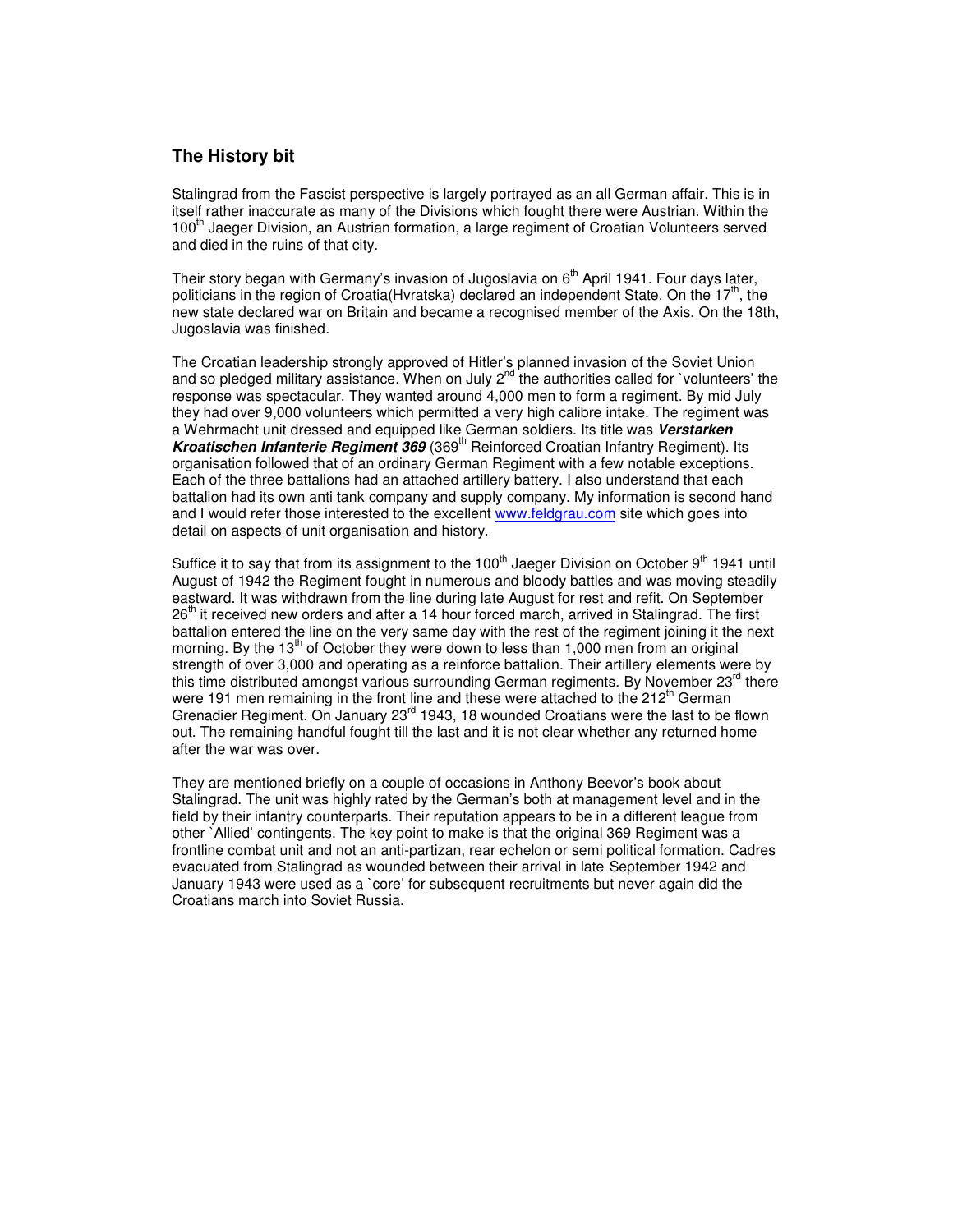### **The Scenario - The Marshalling Yards at Red October, 28 th September 1942**

This scenario is a composite. It is a credible situation based on the early experiences of the 369<sup>th</sup> during their ordeal at Stalingrad. It sees them freshly arrived and on the offensive in the rail yards around the Red October factory. They have artillery, air and armour support as at this date the Germans were ascendant. According to contemporary accounts the Croatians were not averse to engaging in close quarter combat and were much admired by their German counterparts for this. This scenario offers plenty of opportunity for infantry close assaults. They are attacking an area which was to account for thousands of casualties during September 1942-January 1943. Their opponents are half starved, low on ammunition but very high in morale.

The Croatian objective is to pass the railway embankment in strength by the end of the game. They should leave no Soviet positions intact west of the embankment. They should minimise (if possible) their own casualties to less than 40%. A greater casualty total will result in the level of victory being reduced to marginal. Any other result will be considered a Soviet victory. The Volga is only a few hundred metres east of the embankment (off map).

#### **Notes on the Table and Terrain**

The scenario is designed to be played in 20mm or 28mm. Using the modified GHQ MicroArmour rules as we do; no distinction is made between these two scales in terms of ranges or movement. The big difference on a table this size is of course that using 28mm figures and vehicles, the feeling will be much more claustrophobic for the German player. 20mm will perhaps give an illusion of manoeuvre room!

The German attack is coming from the west on a `long' table edge. All of the hollow oblongs on the map represent semi intact or ruined buildings. The solid black oblongs represent buildings of strategic importance to the Soviets in this scenario. All buildings are classed as `Medium' cover (under GHQ rules – Medium Buildings). These offer significant protection to both infantry and equipment. Area of base colour on the map are treated as `Light Cover' or under GHQ MicroArmour – Light Buildings. The presumption here is that after weeks of bombing and fighting, even open streets would offer enough debris for some cover. The only semi open area on the map is the Marshalling Yards themselves. These can either be represented as a flat open space or if you have any, lay down some lengths of railway track parallel to the embankment. Occasional light cover can be provided by wrecked or overturned railway wagons and debris. This should not be over done. Visibility in all built up areas is 6 inches (300 metres). In the Marshalling Yards it is line of sight visibility with penetration depth of 6 inches into built up areas. Units within built up areas must be within 6 inches of the Marshalling Yards to see into them.

The Railway embankment should be a raised area which offers cover to defenders behind it, blocks line of sight and counts as a linear obstacle to tracked vehicles and infantry. It is impassable to wheeled vehicles.

In summary the table should be heavily urbanised with the exception of the Marshalling Yards area.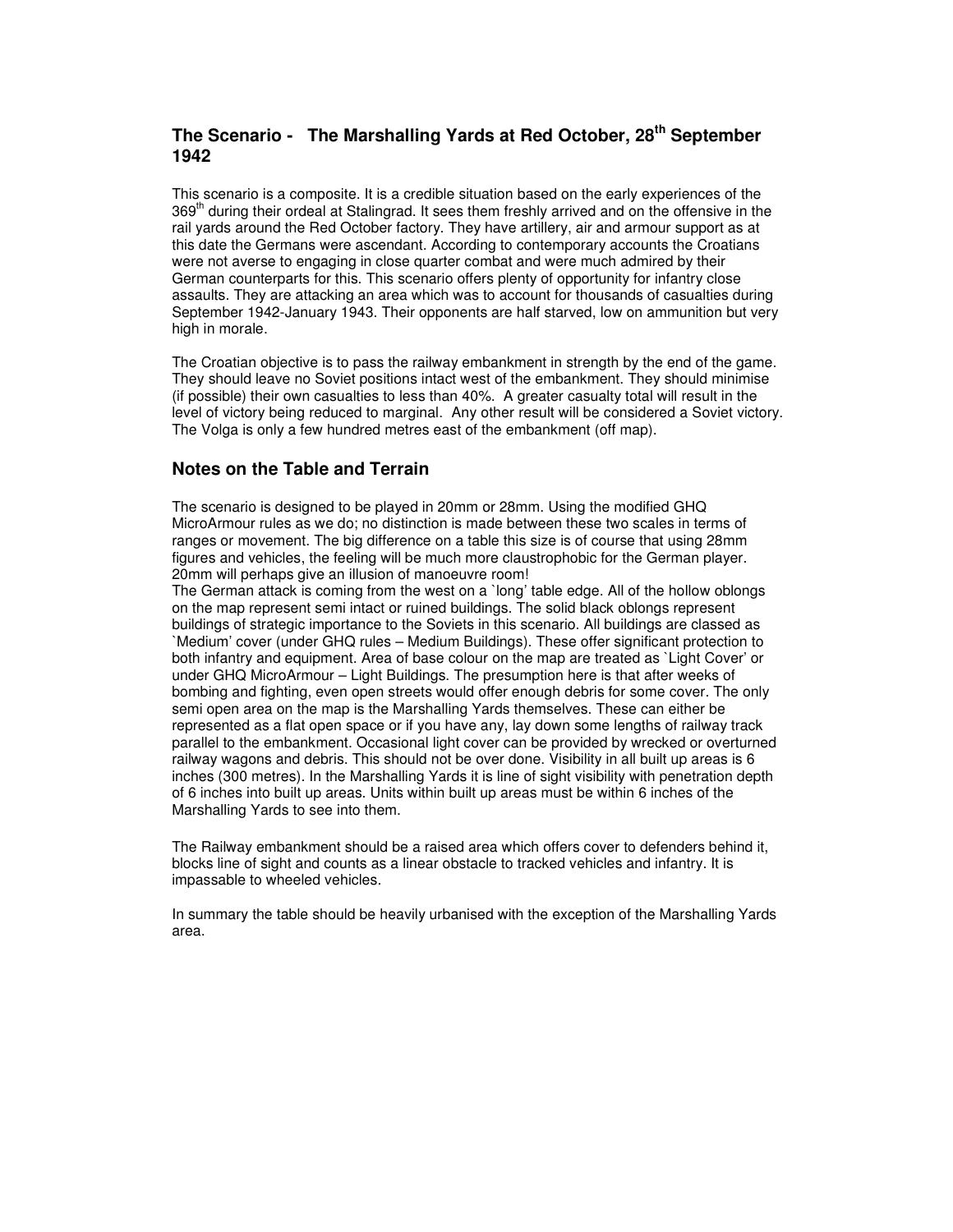### **Deployment**

The Soviet player has the option to deploy his forces anywhere up to the blue broken line on the map. He must however occupy both of the Red October Buildings and the Freight Station with at least a platoon of some description. A `Battalion' (as detailed in the OoB) must remain on or behind the Railway Embankment as a permanent `Last Ditch'. The Soviet player is also allowed two additional `strong-points'. These bunkers or pillboxes will count as `Medium Improved' positions and can accommodate a platoon of any description. They are best deployed either in the yards or streets as they would offer no additional cover if placed within Medium Buildings areas. The Soviet Player should mark all dispositions on a map before the game begins including the positions of his strong-points. These are only placed on the table once the German Player has deployed.

The German Player can deploy his infantry battalions and Sturm Gruppe anywhere behind the red broken line on the map. The armour will appear either at Point A or B (on a 50% die roll). As it is a reinforcement, roll 1 x D6 before the game to determine its arrival turn.

### **Targeting**

Use of an Umpire would allow concealed movement and placement of units as and when visible. If you are not using an Umpire then the following restrictions should apply to targeting. Artillery cannot deliberately target what they cannot see from an FOO position. Infantry which haven't fired before should be treated as a camouflaged. Under the GHQ rules this makes it more difficult to pass a `Cohesion Test' to fire at them. Whatever rules you use, ensure that concealed and unengaged platoons have this advantage.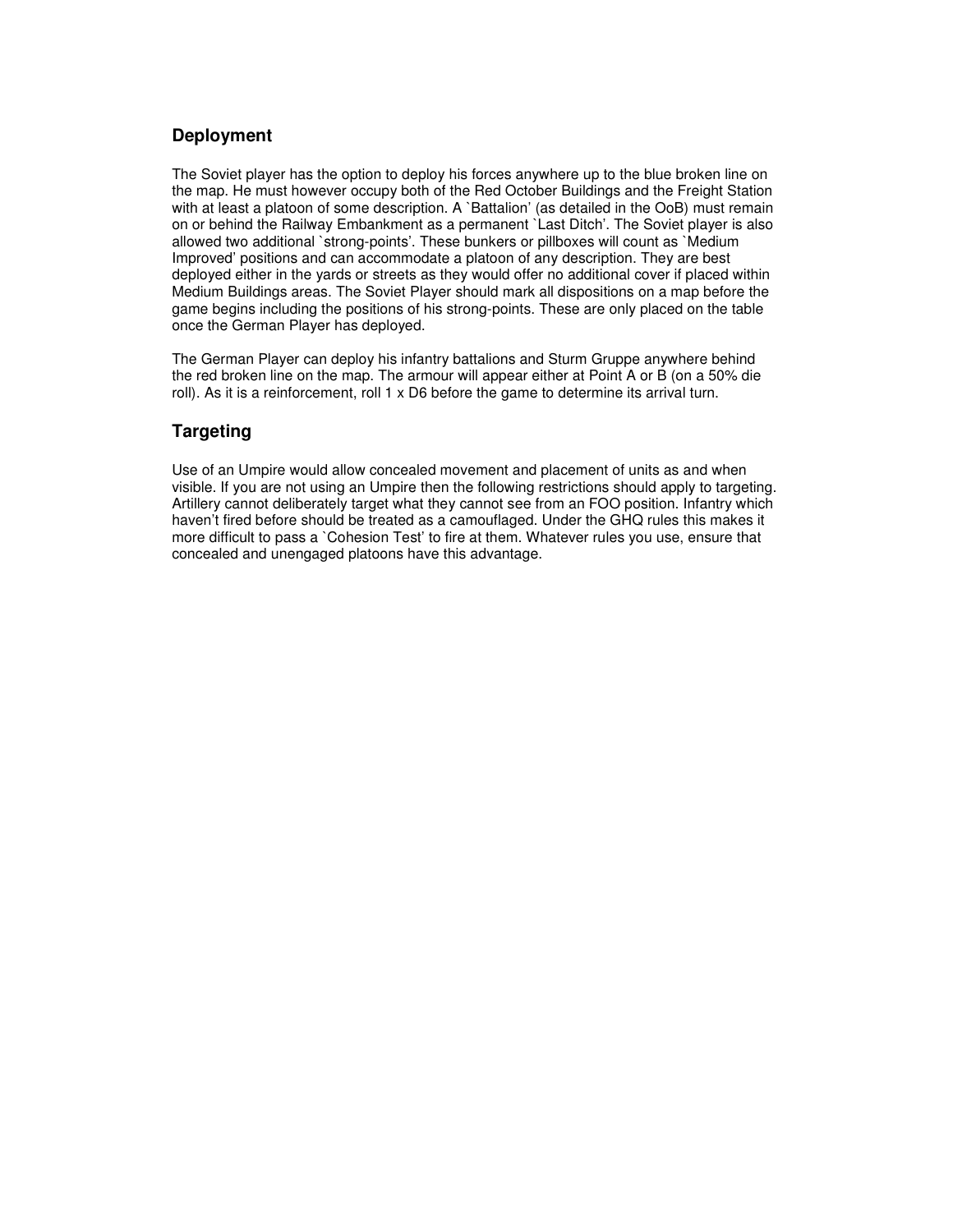German Order of Battle

### **100. Jaeger Division, 4 th Armee (elements)**

### **th (Reinforced) Croatian Infantry Regiment**

x Regimental HQ, 1 x Recon Infantry Platoon

 **st Battalion 369 th (Reinforced) Croatian Infantry Regiment** x HQ platoon Companies each of 3 x Rifle platoons and 1 Support platoon Heavy Company of 1 x support platoon & 1 x 81mm mortar platoon x 75mm IG platoon, 1 x 150mm sIG platoon

## **nd Battalion 369 th (Reinforced) Croatian Infantry Regiment**

x HQ platoon

 Companies each of 3 x Rifle platoons and 1 Support platoon Heavy Company of 1 x support platoon & 1 x 81mm mortar platoon x 75mm IG platoon, 1 x 150mm sIG platoon

**16th Panzer Division (elements attached to 100 JD)**

x PzIII (Long 50mm) platoons (including HQ)

### **Sturm Gruppe (composite)**

x StuG (Short 75mm) platoon

x StuG (Long 75mm) platoon

x Combat Engineer platoons (including HQ)

### **Divisional Artillery (elements)**

x 105mm Howitzer Batteries (off table)

\*Any platoon above can be nominated as an FOO for off table artillery or indirect fire from the 369<sup>th</sup>'s mortars and 150mm sIG. Alternatively use a separate FOO platoon.

### **Luftwaffe Support**

x Ju87 Dive Bomber strikes

Soviet Order of Battle

**Elements of 62<sup>nd</sup> Army** (all independent unit designations lost due to amalgamation) GHQ

 under strength battalions each of 1x HQ platoon 3 x Rifle platoons, 1 support/HMG platoon x Factory Militia platoons

- x SMG platoons
- x 45mm AT guns platoons
- x 82mm mortar
- x 120mm mortar
- x 76.2mm AT/Field gun
- x T34/76 platoons
- x BM13 Katyusha Batteries (off table)
- x 152mm Howitzer Battery (off table)

\*Any platoon above can be nominated as an FOO for off table artillery or indirect fire from the mortars and 76.2mm field gun. Alternatively use a separate FOO platoon.